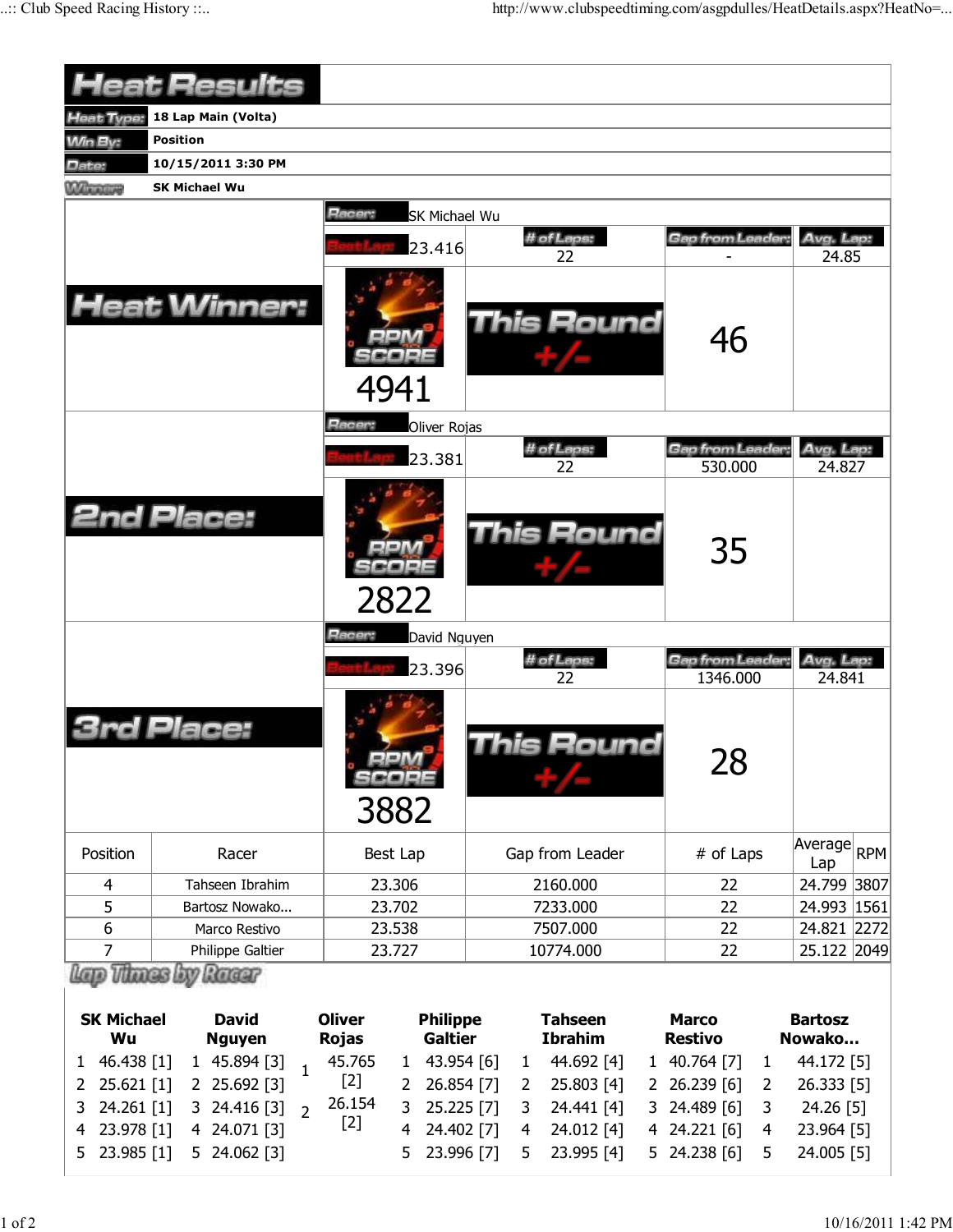|                         |                               |    | <b>Oliver</b><br><b>Rojas</b> |    |                                   |    |                                  |   |                                |    |                          |
|-------------------------|-------------------------------|----|-------------------------------|----|-----------------------------------|----|----------------------------------|---|--------------------------------|----|--------------------------|
|                         |                               | 3  | 24.187<br>$[2]$               |    |                                   |    |                                  |   |                                |    |                          |
|                         |                               | 4  | 24.182<br>$[2]$               |    |                                   |    |                                  |   |                                |    |                          |
|                         |                               | 5  | 24.048<br>$[2]$               |    |                                   |    |                                  |   |                                |    |                          |
|                         |                               | 6  | 23.727<br>$[2]$               |    |                                   |    |                                  |   |                                |    |                          |
| <b>SK Michael</b><br>Wu | <b>David</b><br><b>Nguyen</b> | 7  | 23.677<br>$[2]$               |    | <b>Philippe</b><br><b>Galtier</b> |    | <b>Tahseen</b><br><b>Ibrahim</b> |   | <b>Marco</b><br><b>Restivo</b> |    | <b>Bartosz</b><br>Nowako |
| 23.838 [1]<br>6         | 24.05 [3]<br>6                |    | 23.642                        | 6  | 24.21 [7]                         | 6  | 23.831 [4]                       |   | 6 24.337 [6]                   | 6  | 23.982 [5]               |
| 23.935 [1]<br>7         | 23.74 [3]<br>7                | 8  | $[2]$                         | 7  | 24.521 [7]                        | 7  | 23.891 [4]                       | 7 | 24.281 [6]                     | 7  | 23.862 [5]               |
| 23.98 [1]<br>8          | 23.875 [3]<br>8               | 9  | 24.047                        | 8  | 23.88 [7]                         | 8  | 23.795 [4]                       | 8 | 24 [6]                         | 8  | 24.039 [5]               |
| 23.877 [1]<br>9         | 23.844 [3]<br>9.              |    | $[2]$                         | 9  | 24.153 [7]                        | 9  | 23.984 [4]                       | 9 | 24.133 [6]                     | 9  | 23.888 [5]               |
| 23.709 [1]<br>10        | 10 23.734 [3]                 | 10 | 23.746                        | 10 | 23.939 [7]                        | 10 | 23.603 [4]                       |   | 10 24.066 [6]                  | 10 | 24.091 [5]               |
| 23.749 [1]<br>11        | 11 23.75 [3]                  |    | $[2]$                         |    | 11 23.727 [7]                     | 11 | 23.601 [4]                       |   | 11 24.008 [6]                  | 11 | 24.364 [5]               |
| 23.694 [1]<br>12        | 12 23.803 [3]                 | 11 | 23.551                        |    | 12 23.747 [7]                     | 12 | 24.041 [4]                       |   | 12 23.837 [6]                  | 12 | 23.913 [5]               |
| 23.636 [1]<br>13        | 13 23.736 [3]                 |    | $[2]$                         |    | 13 23.802 [7]                     | 13 | 24.293 [4]                       |   | 13 23.944 [6]                  | 13 | 24.157 [5]               |
| 23.67 [1]<br>14         | 14 23.743 [3]                 | 12 | 23.668<br>$[2]$               | 14 | 24.154 [7]                        | 14 | 23.685 [4]                       |   | 14 23.906 [6]                  | 14 | 23.924 [5]               |
| 23.616 [1]<br>15        | 15 23.597 [3]                 | 13 | $23.7$ [2]                    | 15 | 24.203 [7]                        | 15 | 23.556 [4]                       |   | 15 23.926 [6]                  | 15 | 23.817 [5]               |
| 23.789 [1]<br>16        | 16 23.733 [3]                 |    | 23.799                        | 16 | 23.809 [7]                        | 16 | 23.451 [4]                       |   | 16 23.653 [6]                  | 16 | 23.898 [5]               |
| 23.587 [1]<br>17        | 17 23.552 [3]                 | 14 | $[2]$                         | 17 | 23.94 [7]                         | 17 | 23.563 [4]                       |   | 17 23.638 [6]                  | 17 | 23.702 [5]               |
| 23.543 [1]<br>18        | 18 23.396 [3]                 |    | 23.548                        | 18 | 24.011 [7]                        | 18 | 23.497 [4]                       |   | 18 23.567 [6]                  | 18 | 23.926 [5]               |
| 23.454 [1]<br>19        | 19 23.451 [3]                 | 15 | $[2]$                         | 19 | 24.198 [7]                        | 19 | 23.335 [4]                       |   | 19 23.641 [6]                  | 19 | 23.912 [5]               |
| 23.506 [1]<br>20        | 20 23.397 [3]                 | 16 | 23.594                        | 20 | 23.95 [7]                         | 20 | 23.818 [4]                       |   | 20 23.757 [6]                  | 20 | 23.81 [5]                |
| 23.418 [1]<br>21        | 21 23.451 [3]                 |    | $[2]$                         | 21 | 24.083 [7]                        | 21 | 23.375 [4]                       |   | 21 23.538 [6]                  | 21 | 23.839 [5]               |
| 22 23.416 [1]           | 22 23.505 [3]                 | 17 | 23.652<br>$[2]$               |    | 22 23.921 [7]                     | 22 | 23.306 [4]                       |   | 22 23.872 [6]                  | 22 | 23.982 [5]               |
|                         |                               | 18 | 23.592<br>$[2]$               |    |                                   |    |                                  |   |                                |    |                          |
|                         |                               | 19 | 23.558<br>$[2]$               |    |                                   |    |                                  |   |                                |    |                          |
|                         |                               | 20 | 23.381<br>$[2]$               |    |                                   |    |                                  |   |                                |    |                          |
|                         |                               |    | 21 23.47 [2]                  |    |                                   |    |                                  |   |                                |    |                          |
|                         |                               | 22 | 23.499                        |    |                                   |    |                                  |   |                                |    |                          |
|                         |                               |    | $[2]$                         |    |                                   |    |                                  |   |                                |    |                          |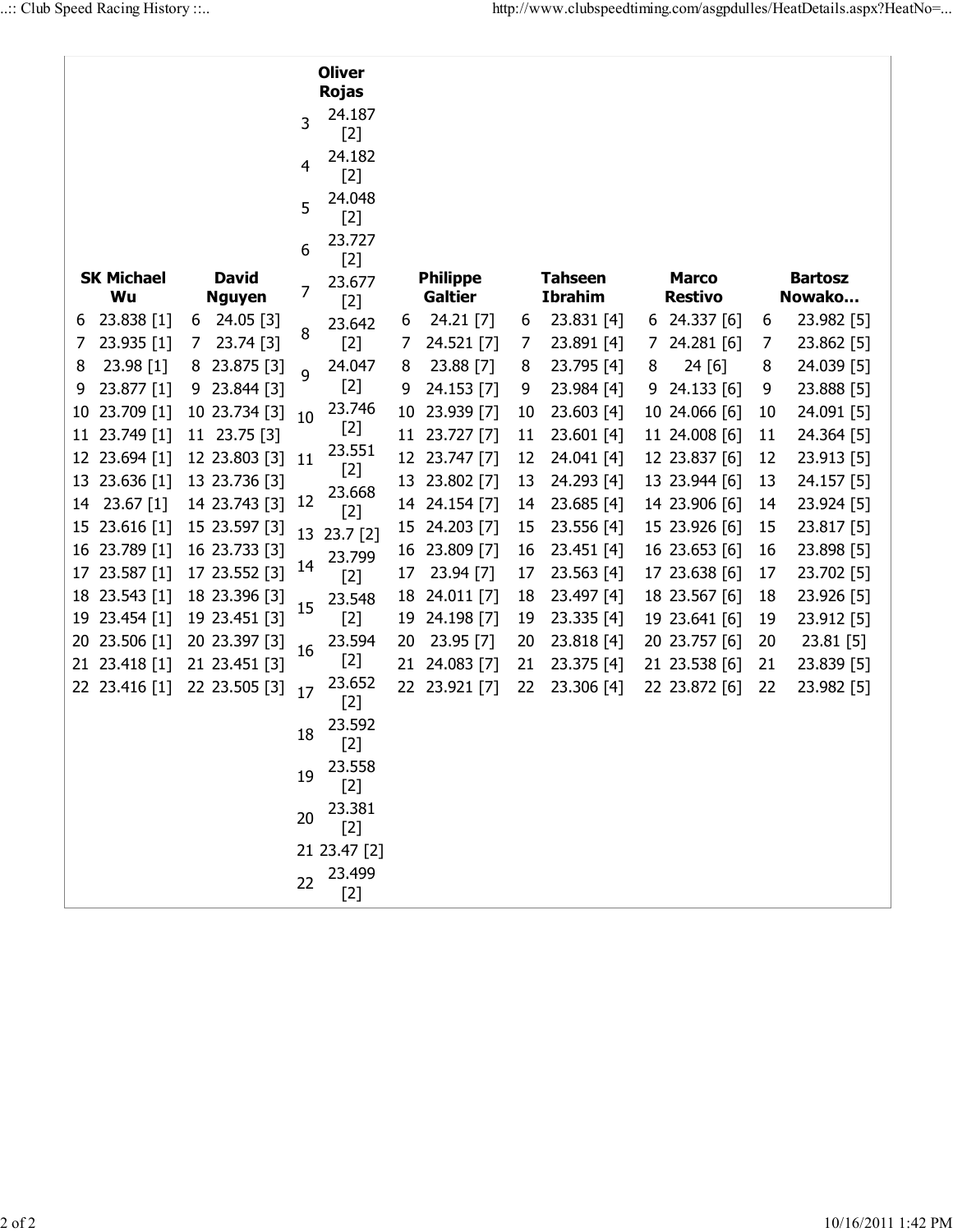|                                            |                         | <b>Heat Results</b>        |                            |                               |               |                        |                  |                   |                |                               |                |                     |            |
|--------------------------------------------|-------------------------|----------------------------|----------------------------|-------------------------------|---------------|------------------------|------------------|-------------------|----------------|-------------------------------|----------------|---------------------|------------|
| Heat Type:                                 |                         | 18 Lap Main (Volta)        |                            |                               |               |                        |                  |                   |                |                               |                |                     |            |
| <b>Win By:</b>                             | <b>Position</b>         |                            |                            |                               |               |                        |                  |                   |                |                               |                |                     |            |
| Date:                                      |                         | 10/15/2011 3:20 PM         |                            |                               |               |                        |                  |                   |                |                               |                |                     |            |
| <b>Winners</b>                             | <b>Walid Norris</b>     |                            |                            |                               |               |                        |                  |                   |                |                               |                |                     |            |
|                                            |                         |                            |                            | Racer:<br><b>Walid Norris</b> |               |                        |                  |                   |                |                               |                |                     |            |
|                                            |                         |                            |                            | 23.912                        |               |                        | # of Laps:       |                   |                | Gap from Leader               |                | Avg. Lap:           |            |
|                                            |                         |                            |                            |                               |               |                        | 22               |                   |                |                               |                | 25.733              |            |
|                                            |                         | <b>Heat Winner:</b>        |                            | 1383                          |               |                        |                  | <b>This Round</b> |                | 46                            |                |                     |            |
|                                            |                         |                            |                            | Racer:                        |               | <b>William Shively</b> |                  |                   |                |                               |                |                     |            |
|                                            |                         |                            |                            | 23.889                        |               |                        | # of Laps:       |                   |                | Gap from Leader               |                | Avg. Lap:           |            |
|                                            |                         |                            |                            |                               |               |                        | 22               |                   |                | 447.000                       |                | 25.558              |            |
| <b>2nd Place:</b>                          |                         |                            |                            | 1734                          |               |                        |                  | <b>This Round</b> |                | 40                            |                |                     |            |
|                                            |                         |                            |                            | Racer:                        |               | SK Alexander C         |                  |                   |                |                               |                |                     |            |
|                                            |                         |                            |                            | 24.308                        |               |                        | # of Laps:<br>22 |                   |                | Gap from Leader:<br>8082.000  |                | Avg. Lap.<br>25.745 |            |
|                                            | Place;                  |                            |                            | 30000<br>1964                 |               |                        |                  | This Round        |                | 28                            |                |                     |            |
| Position                                   |                         | Racer                      |                            | Best Lap                      |               | Gap from Leader        |                  |                   |                | # of Laps                     |                | Average<br>Lap      | <b>RPM</b> |
| 4                                          |                         | SK Jordan Wall             |                            | 23.927                        |               |                        | 8863.000         |                   |                | 22                            |                | 25.597              | 1688       |
| 5                                          |                         | SK Robert Orr              |                            | 24.526                        |               |                        | 14635.000        |                   |                | 22                            |                | 25.81               | 1530       |
| 6<br>Michael Woodwo                        |                         |                            |                            | 24.344                        |               | 16678.000              |                  |                   |                | 22                            |                | 26.085 1369         |            |
| $\overline{7}$                             |                         | John Labay                 |                            | 24.59                         |               |                        | 18268.000        |                   |                | 22                            |                | 26.079 1400         |            |
|                                            | <b><i>Hanes Lay</i></b> | Racar                      |                            |                               |               |                        |                  |                   |                |                               |                |                     |            |
|                                            |                         | <b>William</b>             |                            |                               |               | <b>SK Robert</b>       |                  | <b>Michael</b>    |                | <b>John</b>                   |                |                     |            |
| <b>SK Jordan</b><br>Wall<br><b>Shively</b> |                         |                            | <b>SK Alexander</b><br>$C$ |                               | Woodwo<br>Orr |                        | Labay            |                   |                | <b>Walid</b><br><b>Norris</b> |                |                     |            |
| 41.216 [6]<br>1                            |                         | 47.272 [2]<br>$\mathbf{1}$ |                            | 44.681 [3]                    |               | 1 40.809 [7]           | $\mathbf{1}$     | 43.573 [4]        |                | 42.387                        |                | 50.816              |            |
| 26.324 [5]<br>2                            | 2                       | 26.699 [2]                 | $\mathbf{1}$<br>2          | 26.693 [4]                    |               | 2 26.992 [7]           | 2                | 26.057 [3]        | $\mathbf 1$    | $[5]$                         | $\mathbf{1}$   | $[1]$               |            |
| 26.11[4]<br>3                              | 3                       | 25.327 [2]                 | 3                          | 25.381 [3]                    | 3             | 26.45[6]               | 3                | 31.695 [7]        | $\overline{2}$ | 27.137                        | $\overline{2}$ | 26.839              |            |
| 24.866 [4]<br>4                            | 4                       | 25.95 [2]                  | 4                          | 25.452 [3]                    |               | 4 25.978 [5]           | 4                | 24.908 [7]        |                | [6]                           |                | $[1]$               |            |
| 24.79 [4]<br>5                             | 5                       | 24.821 [2]                 | 5                          | 25.043 [3]                    |               | 5 24.972 [5]           | 5                | 25.236 [7]        |                |                               |                |                     |            |